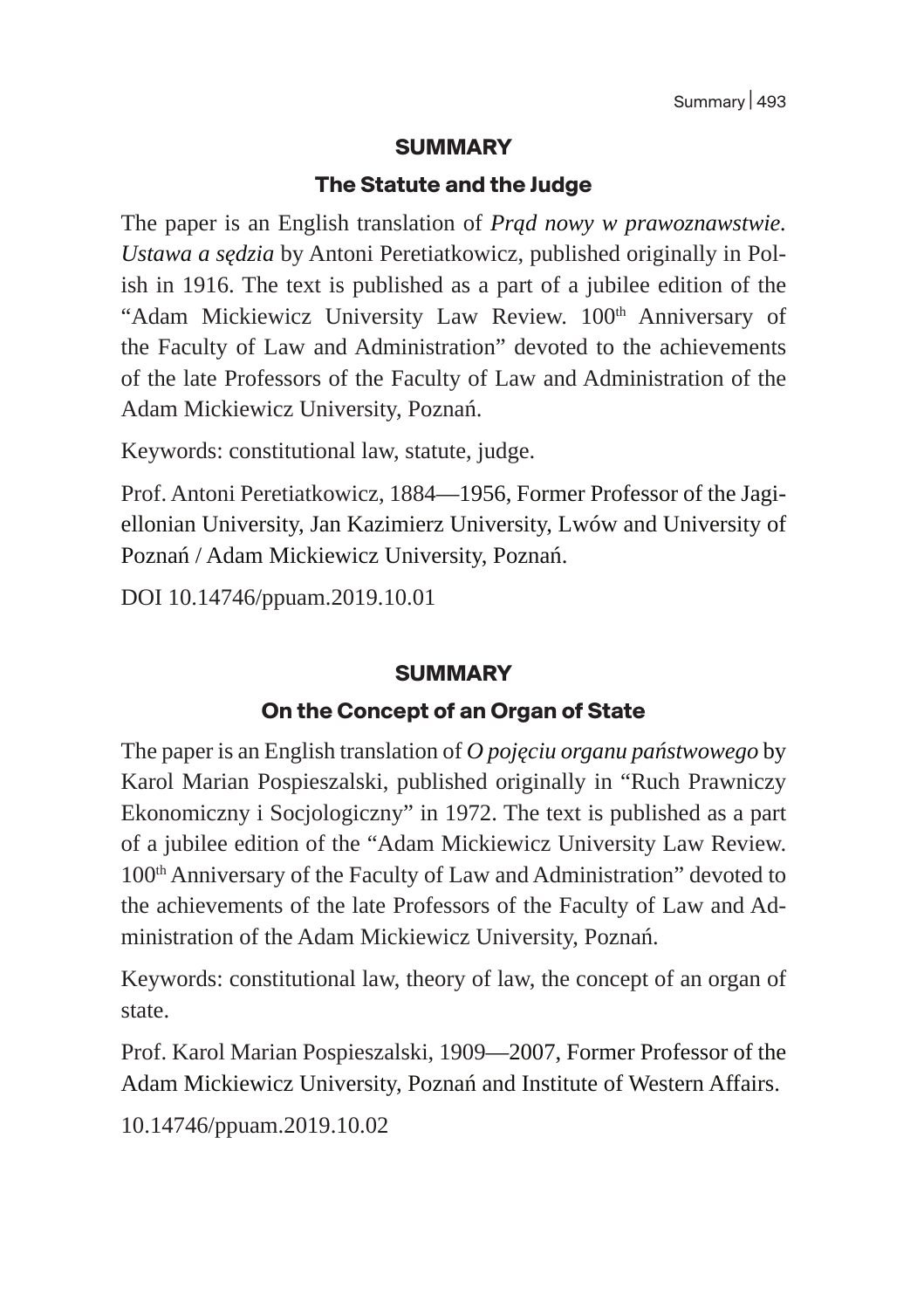#### **SUMMARY**

### **Preliminaries to the Study of Morality and Law**

The paper is an English translation of *Rozważania wstępne do nauki o moralności i prawie* by Czesław Znamierowski published originally in Polish by PWN Publishing House in 1966. The text is published as a part of a jubilee edition of the "Adam Mickiewicz University Law Review. 100<sup>th</sup> Anniversary of the Faculty of Law and Administration" devoted to the achievements of the late Professors of the Faculty of Law and Administration of the Adam Mickiewicz University, Poznań.

Keywords: theory of law, universal benevolence, moral judgements.

Prof. Czesław Znamierowski, 1888—1967, Former Professor of the Adam Mickiewicz University, Poznań and Institute of Western Affairs.

10.14746/ppuam.2019.10.03

#### **SUMMARY**

#### **Lex and ius in the Period of Transformation**

The paper is an English translation of "*Lex*" a "*ius" w okresie przemian* by Zygmunt Ziembiński published originally in Polish in "Państwo i prawo" in 1991. The text is published as a part of a jubilee edition of the "Adam Mickiewicz University Law Review. 100<sup>th</sup> Anniversary of the Faculty of Law and Administration" devoted to the achievements of the late Professors of the Faculty of Law and Administration of the Adam Mickiewicz University, Poznań.

Keywords: theory of law, lex, ius.

Prof. Zygmunt Ziembiński, 1990—1996, Former Professor of the Adam Mickiewicz University, Poznań.

10.14746/ppuam.2019.10.04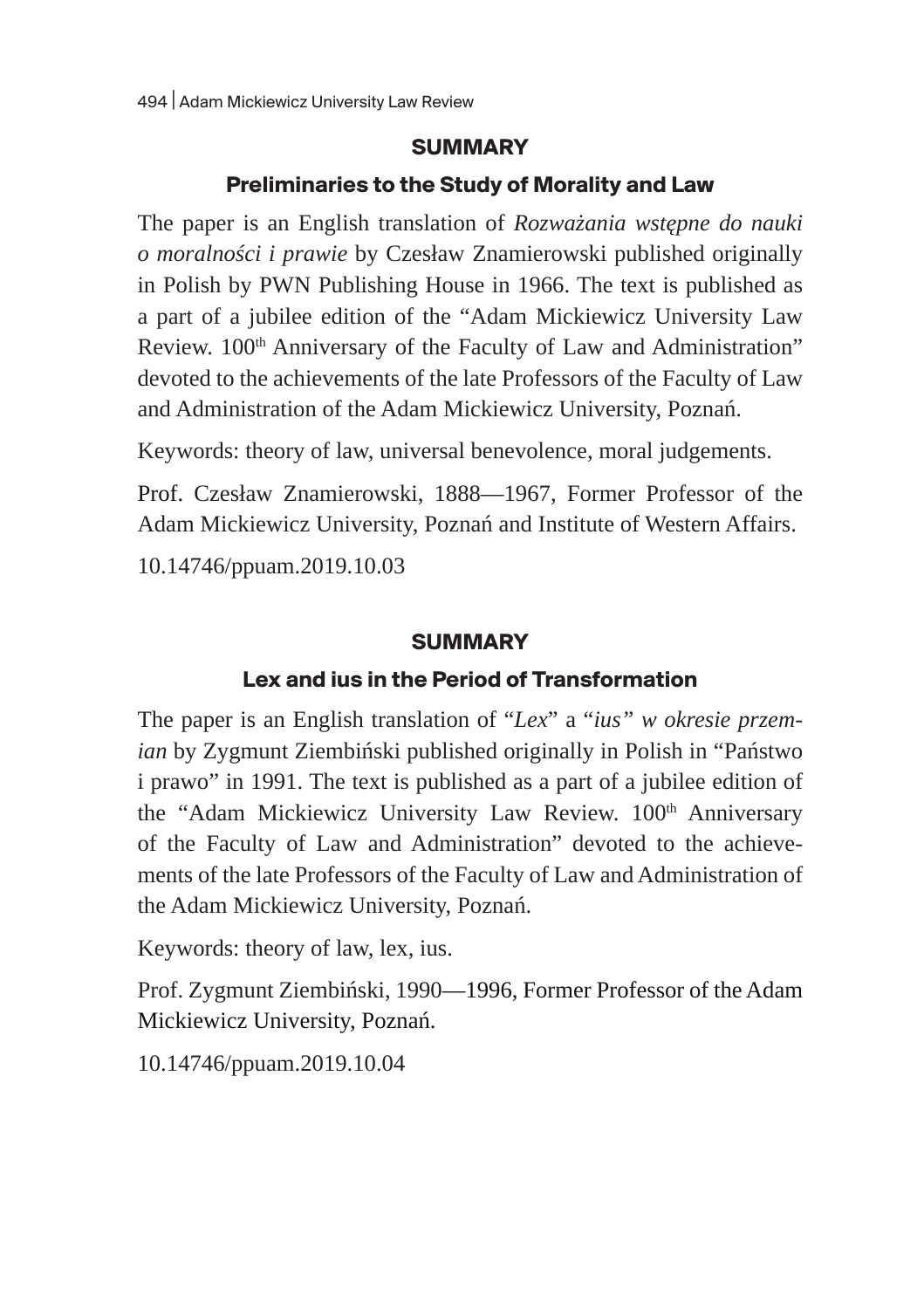### **SUMMARY**

## **Critical Remarks on Roman Law in the Prussian Correction**

The paper is an English translation of *O prawie rzymskim w korekturze pruskiej. Uwagi krytyczne* by Zygmunt Lisowski, published originally in Polish in "Czasopismo Prawno–Historyczne" in 1954. The text is published as a part of a jubilee edition of the "Adam Mickiewicz University Law Review. 100<sup>th</sup> Anniversary of the Faculty of Law and Administration" devoted to the achievements of the late Professors of the Faculty of Law and Administration of the Adam Mickiewicz University, Poznań.

Keywords: history of law, roman law, prussian correction.

Prof. Zygmunt Lisowski, 1880—1955, Former Professor of the University of Poznań / Adam Mickiewicz University, Poznań and Jagiellonian University.

10.14746/ppuam.2019.10.05

## **SUMMARY**

## **Speculum Saxonum and Ius Municpale as Sources of Law in the Works of Tucholczyk**

The paper is an English translation of *Speculum Saxonum i Ius municipale jako źródła prawa w dziełach Tucholczyka* by Władysław Bojarski, published originally in Polish in "Annales Universtitatis Nicoli Copernici. Prawo" in 1987. The text is published as a part of a jubilee edition of the "Adam Mickiewicz University Law Review. 100th Anniversary of the Faculty of Law and Administration" devoted to the achievements of the late Professors of the Faculty of Law and Administration of the Adam Mickiewicz University, Poznań.

Keywords: roman law, *Speculum Saxonum* and *Ius municipale*, *Joannes Cervus Tucholiensis*.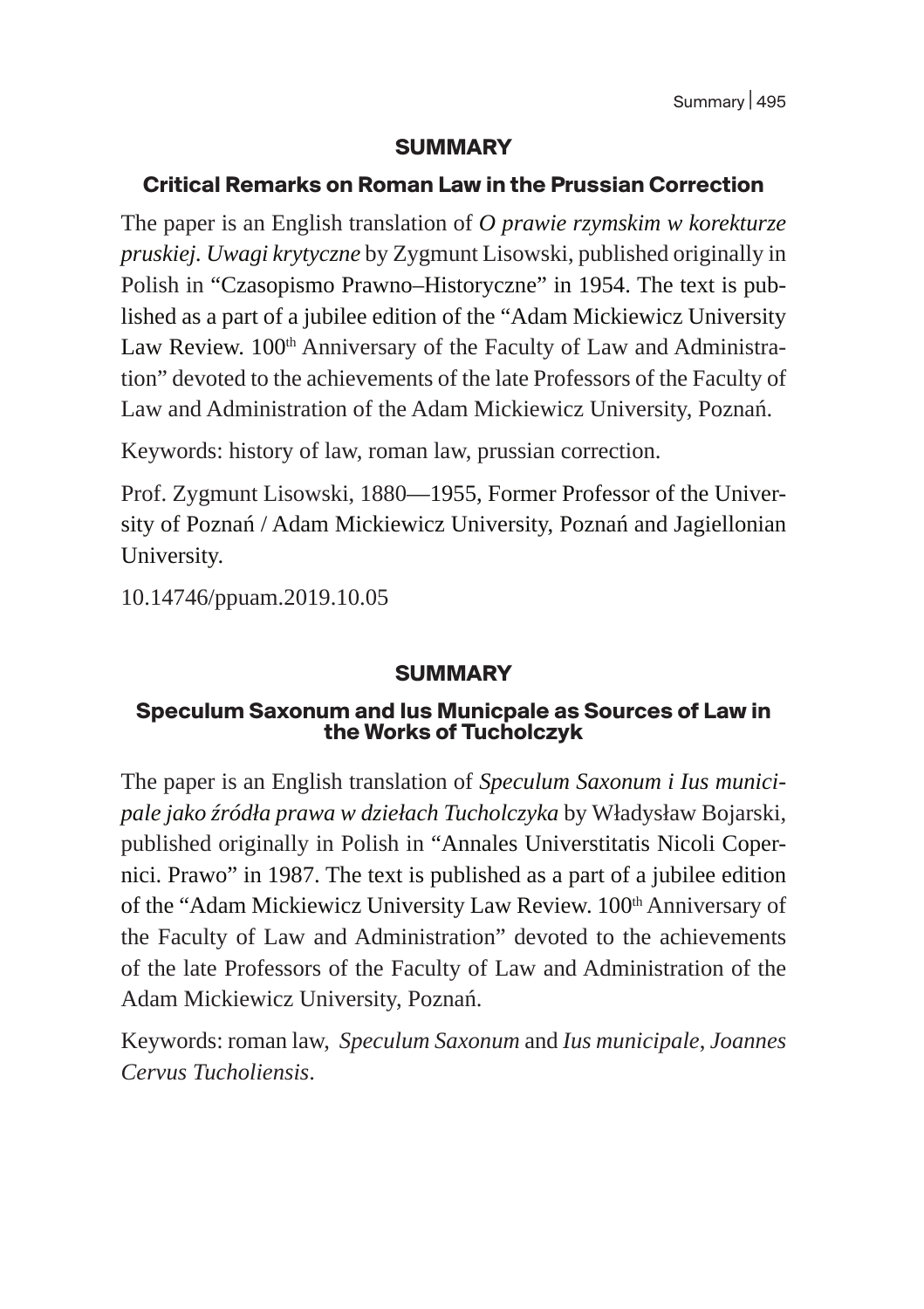Prof. Władysław Bojarski, 1931—2000, Former Professor of the *Nicolaus* Copernicus *University in Toruń and* Adam Mickiewicz University, Poznań.

DOI 10.14746/ppuam.2019.10.06

# **SUMMARY**

## **Precedents as a Source of Land Law in Poland's Past**

The paper is an English translation of *Prejudykaty jako źródło prawa ziemskiego w dawnej Polsce* by Bogdan Lesiński published originally in "Czasopismo Prawno-Historyczne" from 1990. The text is published as a part of a jubilee edition of the "Adam Mickiewicz University Law Review. 100<sup>th</sup> Anniversary of the Faculty of Law and Administration" devoted to the achievements of the late Professors of the Faculty of Law and Administration of the Adam Mickiewicz University, Poznań.

Keywords: history of law, precedents, Polish land law.

Prof. Bogdan Lesiński, 1922—2001, Former Professor of the Adam Mickiewicz University, Poznań.

DOI 10.14746/ppuam.2019.10.07

# **SUMMARY**

# **Economic Origins of the Partitions**

The paper is an English translation of *Gospodarcze podłoże rozbiorów Polski* by Jan Rutkowski, published originally in Polish in "Ruch Prawniczy, Ekonomiczny i Socjologiczny" in 1930. The text is published as a part of a jubilee edition of the "Adam Mickiewicz University Law Review. 100<sup>th</sup> Anniversary of the Faculty of Law and Administration" devoted to the achievements of the late Professors of the Faculty of Law and Administration of the Adam Mickiewicz University, Poznań.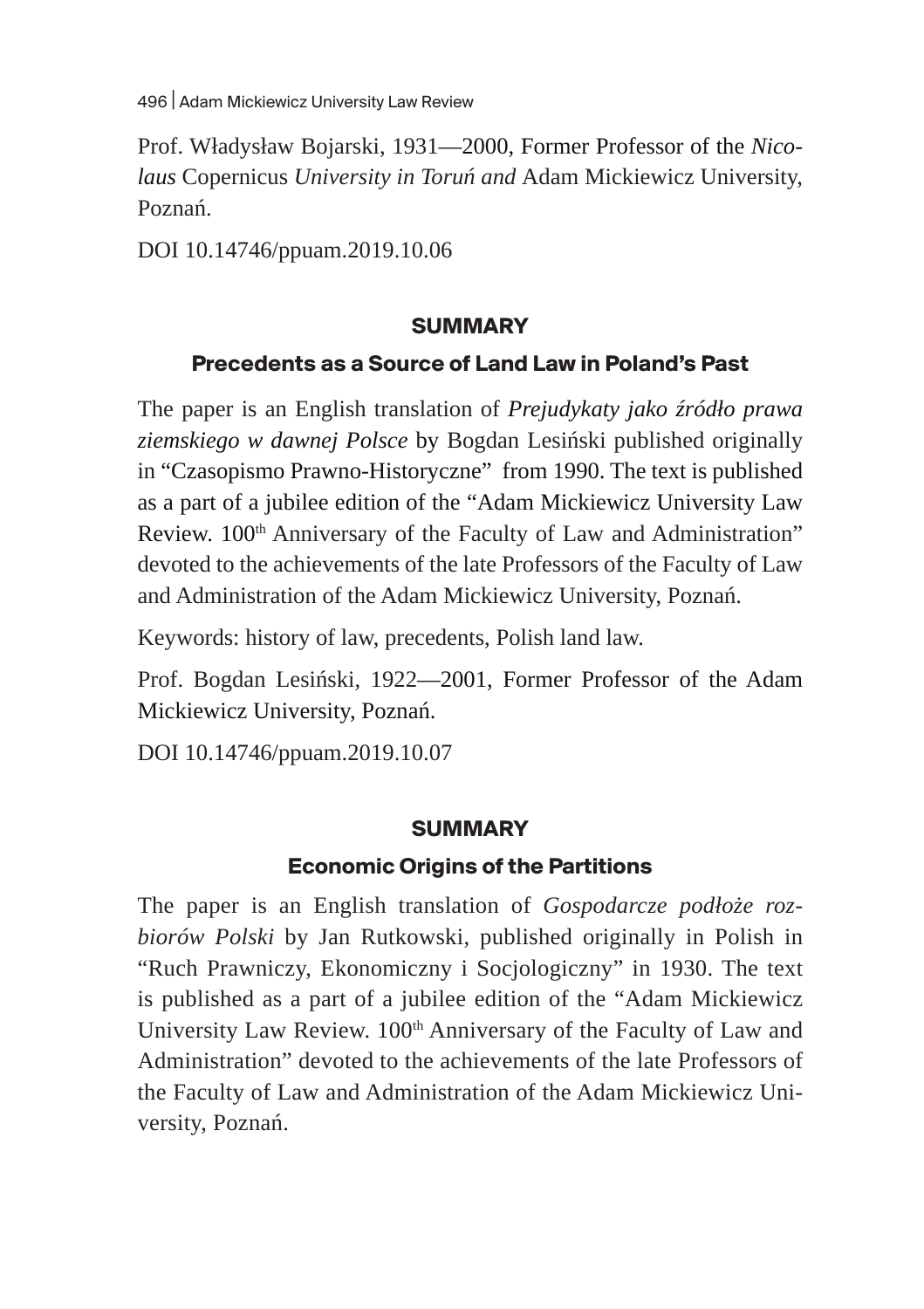Keywords: historical studies, external causes of the partitions of Poland, internal causes of the partitions of Poland.

Prof. Jan Rutkowski, 1886—1949, Former Professor of the University of Poznań / Adam Mickiewicz University, Poznań.

DOI 10.14746/ppuam.2019.10.08

### **SUMMARY**

## **On the Codification of International Law**

The paper is an English translation of *O kodyfikacji prawa międzynarodowego* by Bohdan Winiarski, published originally in Polish in "Ruch Prawniczy, Ekonomiczny i Socjologiczny" in 1930. The text is published as a part of a jubilee edition of the Adam Mickiewicz University Law Review. 100<sup>th</sup> Anniversary of the Faculty of Law and Administration" devoted to the achievements of the late Professors of the Faculty of Law and Administration of the Adam Mickiewicz University, Poznań.

Keywords: public international law, history of codification of public international law, political determinants of codification of public international law.

Prof. Bohdan Winiarski, 1884—1969, Former Professor of the Adam Mickiewicz University, Poznań.

DOI 10.14746/ppuam.2019.10.09

## **SUMMARY**

# **The Potsdam Agreement as Reflected in Peace Treaties**

The paper is an English translation of *Umowa poczdamska a traktaty pokoju* by Alfons Klafkowski, published originally in Polish in "Państwo i Prawo" in 1966. The text is published as a part of a jubilee edition of the "Adam Mickiewicz University Law Review. 100<sup>th</sup> Anniversary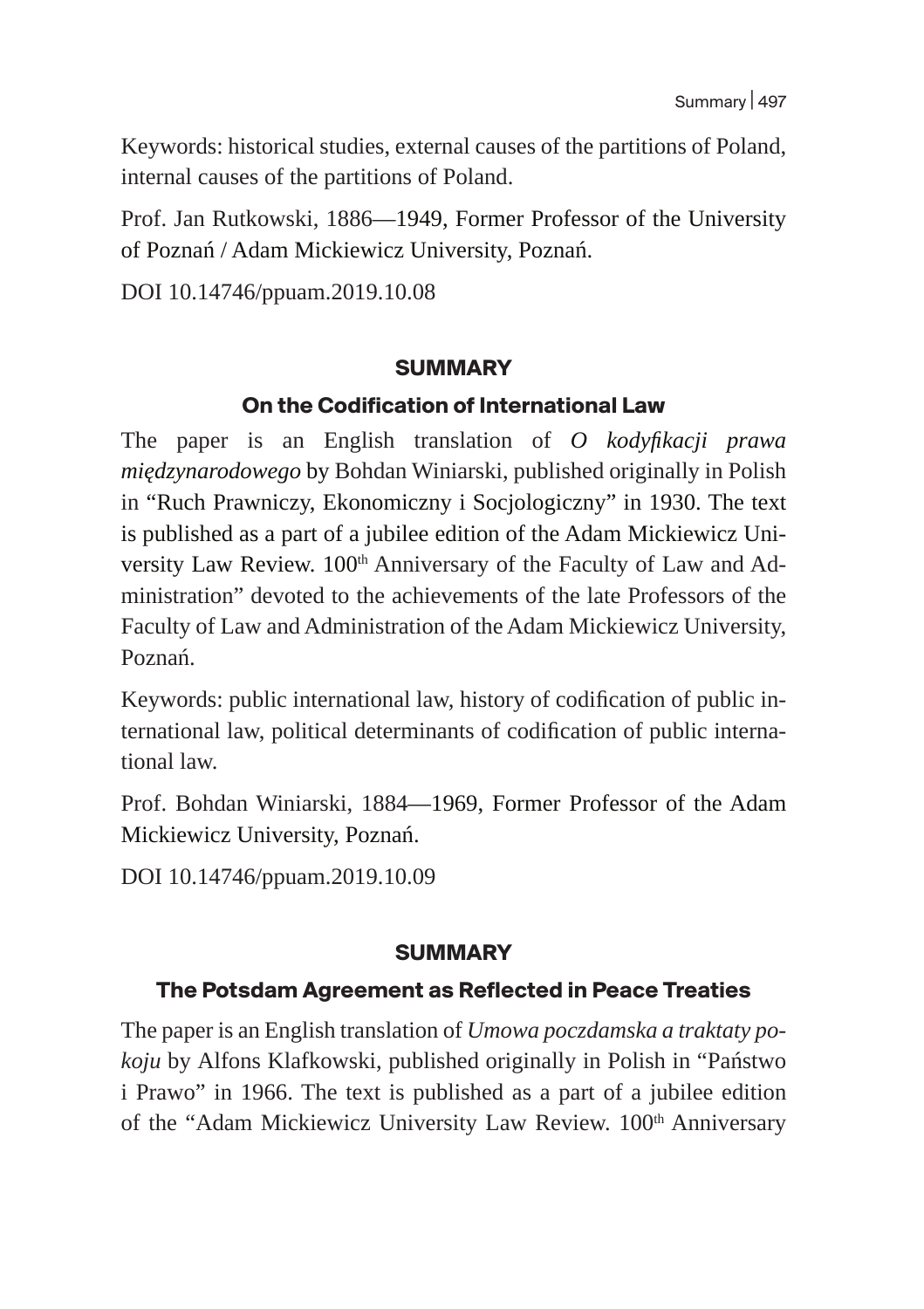of the Faculty of Law and Administration" devoted to the achievements of the late Professors of the Faculty of Law and Administration of the Adam Mickiewicz University, Poznań.

Keywords: public international law, peace treaties, Potsdam Agreement.

Prof. Alfons Klafkowski, 1912—1992, Former Professor of the Adam Mickiewicz University, Poznań.

DOI 10.14746/ppuam.2019.10.10

## **SUMMARY**

## **Responsibility for Currency in an Occupied Territory**

The paper is an English translation of the chapter *Odpowiedzialność za pieniądz na terytorium okupowanym* from *Pieniądz na terytorium okupowanym. Studium prawnomiędzynarodowe ze szczególnym uwzględnieniem praktyki niemieckiej* by Krzysztof Skubiszewski published originally in Polish by Instytut Zachodni Publishing House in 1960. The text is published as a part of a jubilee edition of the Adam Mickiewicz University Law Review "100th Anniversary of the Faculty of Law and Administration" devoted to the achievements of the late Professors of the Faculty of Law and Administration of the Adam Mickiewicz University, Poznań.

Keywords: public international law, responsibility for currency in an occupied territory, world war II.

Prof. Krzysztof Skubiszewski, 1926—2010, Former Professor of the Adam Mickiewicz University, Poznań and *Institute of Law* Studies of the Polish Academy of Sciences.

DOI 10.14746/ppuam.2019.10.11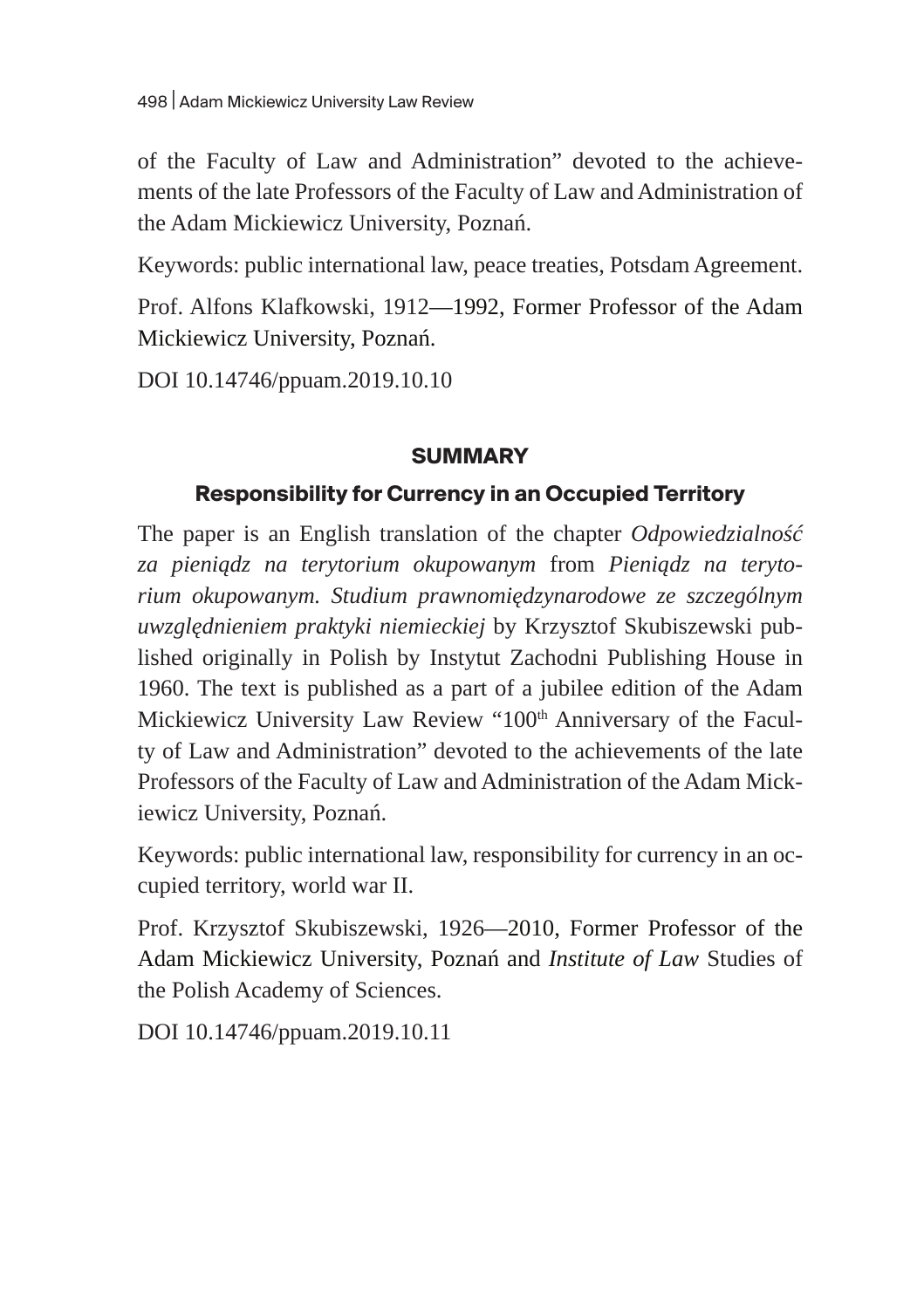Summary | 499

#### **SUMMARY**

## **The Autonomy of Treaty Terms**

The paper is an English translation of *Autonomiczność pojęć traktatowych* by Anna Michalska published originally in Polish in "Toruński Rocznik Praw Człowieka i Pokoju" in 1993. The text is published as a part of a jubilee edition of the "Adam Mickiewicz University Law Review. 100<sup>th</sup> Anniversary of the Faculty of Law and Administration" devoted to the achievements of the late Professors of the Faculty of Law and Administration of the Adam Mickiewicz University, Poznań.

Keywords: public international law, the law of treaties, the autonomy of treaty terms.

Prof. Anna Michalska, 1940—2001, Former Professor of the Adam Mickiewicz University, Poznań.

DOI 10.14746/ppuam.2019.10.12

#### **SUMMARY**

#### **On the Definitions of Administrative Law**

The paper is an English translation of *Z zagadnień definicji prawa administracyjnego* by Marian Zimmermann published originally in Polish in "Acta Universitatis Wratislaviensis" in 1964. The text is published as a part of a jubilee edition of the "Adam Mickiewicz University Law Review. 100<sup>th</sup> Anniversary of the Faculty of Law and Administration" devoted to the achievements of the late Professors of the Faculty of Law and Administration of the Adam Mickiewicz University, Poznań.

Keywords: the concepts of administrative law, theory of law, legal institutions.

Prof. Marian Zimmermann, 1901—1967, Former Professor of the Adam Mickiewicz University, Poznań and Institute of Western Affairs.

DOI 10.14746/ppuam.2019.10.13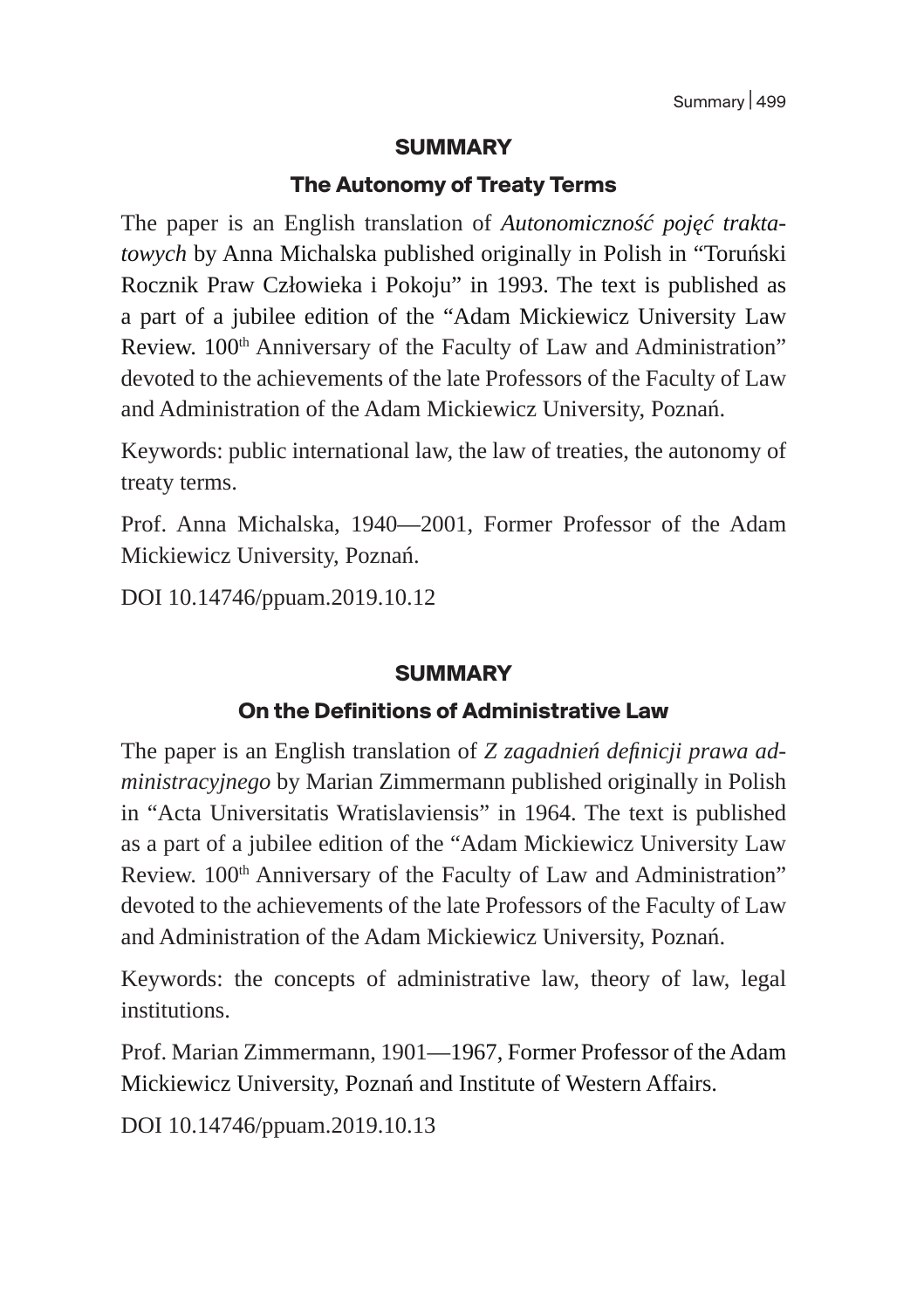## **SUMMARY**

# **The Evolution of General Administrative Proceedings**

The paper is an English translation of *Rozwój ogólnego postępowania administracyjnego* by Zbigniew Janowicz published originally in Polish in "Ruch Prawniczy, Ekonomiczny i Socjologiczny" in 1970. The text is published as a part of a jubiliee edition of the "Adam Mickiewicz University Law Review. 100<sup>th</sup> Anniversary of the Faculty of Law and Administration" devoted to the achievements of the late Professors of the Faculty of Law and Administration of the Adam Mickiewicz University, Poznań.

Keywords: administrative proceedings, code of administrative arocedure, state administration.

Prof. Zbigniew Janowicz, 1921—2011, Former Professor of the Adam Mickiewicz University, Poznań.

DOI 10.14746/ppuam.2019.10.14

# **SUMMARY**

## **Public Administration Activities in the Light of the Contemporary Conception of Public Business Law**

The paper is an English translation of *Działania administracji publicznej w świetle współczesnej koncepcji publicznego prawa gospodarczego* by Teresa Rabska published originally in Polish in *Instrumenty i formy prawne działania administracji gospodarczej* by Adam Mickiewiczy University Press in 2009. The text is published as a part of a jubilee edition of the "Adam Mickiewicz University Law Review.  $100<sup>th</sup>$ Anniversary of the Faculty of Law and Administration" devoted to the achievements of the late Professors of the Faculty of Law and Administration of the Adam Mickiewicz University, Poznań.

Keywords: the concept of public business law, public administration activities, goals of public–law regulation of the market economy system.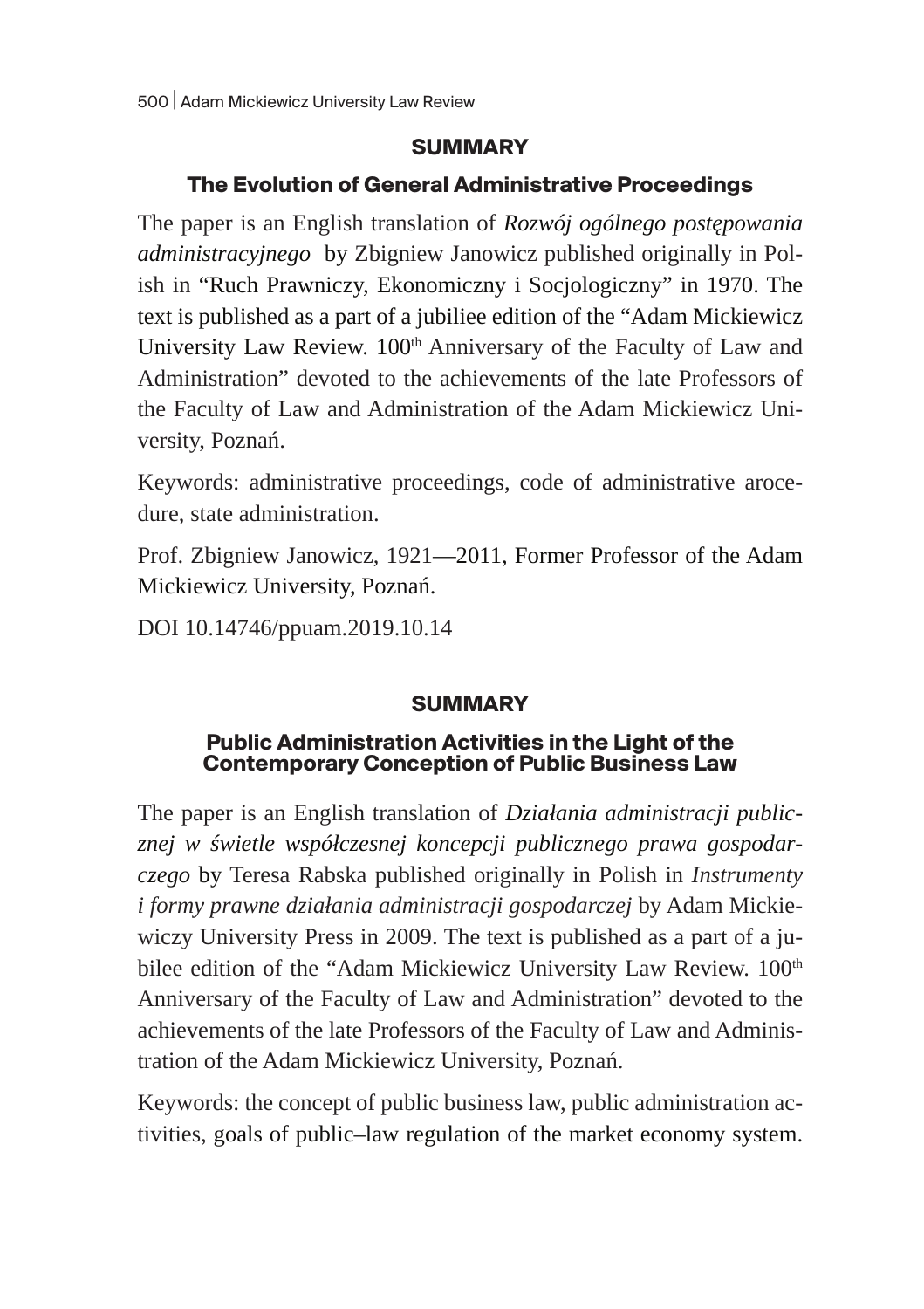Prof. Teresa Rabska, 1926—2018, Former Professor of the Adam Mickiewicz University, Poznań.

DOI 10.14746/ppuam.2019.10.15

# **SUMMARY**

# **Theory and Practice in Criminal Law**

The paper is an English translation of *Teoria i praktyka w prawie karnym* by Józef Jan Bossowski published originally in Polish in "Ruch Prawniczy, Ekonomiczny i Socjologiczny" in 1924. The text is published as a part of a jubilee edition of the "Adam Mickiewicz University Law Review. 100<sup>th</sup> Anniversary of the Faculty of Law and Administration" devoted to the achievements of the late Professors of the Faculty of Law and Administration of the Adam Mickiewicz University, Poznań.

Keywords: criminal law, theory of criminal law, judicial application of criminal law.

Prof. Józef Jan Bossowski, 1882—1957, Former Professor of the University of Poznań / Adam Mickiewicz University, Poznań and Institute of Western Affairs.

DOI 10.14746/ppuam.2019.10.16

# **SUMMARY**

# **On "Rationality" in Criminal Law**

The paper is an English translation of *Rozważania o "racjonalności" w dziedzinie prawa karnego* by Bogusław Janiszewski, published originally in Polish in "Ruch Prawniczy, Ekonomiczny i Socjologiczny" in 1996. The text is published as a part of a jubilee edition of the "Adam Mickiewicz University Law Review. 100<sup>th</sup> Anniversary of the Faculty of Law and Administration" devoted to the achievements of the late Pro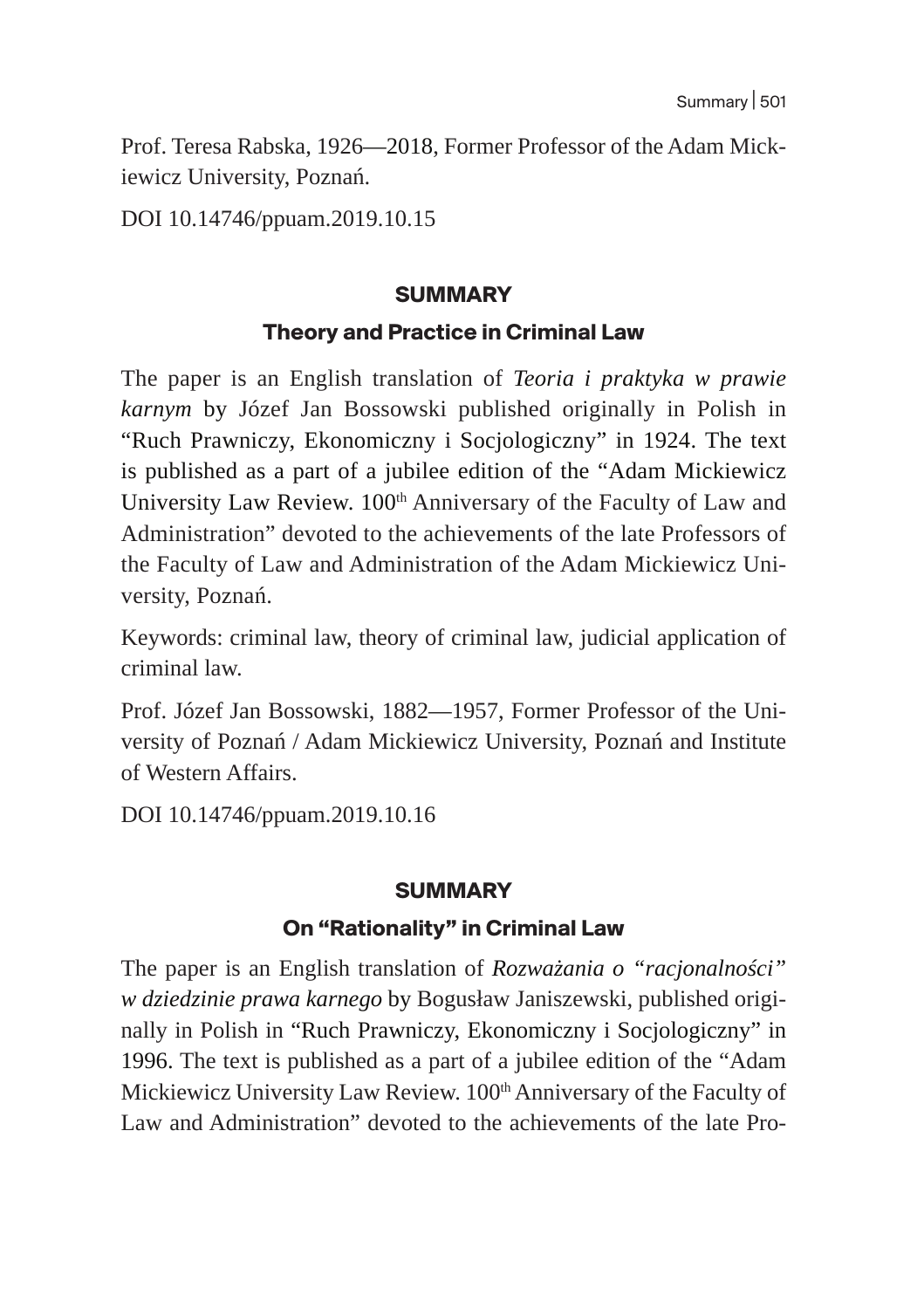fessors of the Faculty of Law and Administration of the Adam Mickiewicz University, Poznań.

Keywords: criminal law, theory of law, the concept of rationality in legal studies.

Prof. Bogusław Janiszewski, 1949—2006, Former Professor of the Adam Mickiewicz University, Poznań and University of Szczecin .

DOI 10.14746/ppuam.2019.10.17

# **SUMMARY**

# **A Few Remarks on the Theory of Finance**

The paper is an English translation of *Parę uwag wokół teorii finansów* by Jan Zdzitowiecki published originally in Polish in "Ruch Prawniczy Ekonomiczny i Socjologiczny" in 1972. The text is published as a part of a jubilee edition of the "Adam Mickiewicz University Law Review. 100<sup>th</sup> Anniversary of the Faculty of Law and Administration" devoted to the achievements of the late Professors of the Faculty of Law and Administration of the Adam Mickiewicz University, Poznań.

Keywords: theory of finance, theory of law, financial law.

Prof. Jan Zdzitowiecki, 1898—1975, Former Professor of the Adam Mickiewicz University, Poznań.

DOI 10.14746/ppuam.2019.10.18

## **SUMMARY**

# **The Coming Together of Astronomy and Economics**

The paper is an English translation of *Skojarzenie się astronomii z ekonomią* by Roch Knapowski published originally in Polish in *Opuscula Casimiro Tymieniecki septuagenario dedicata* in 1964. The text is published as a part of a jubilee edition of the "Adam Mickiewicz Uni